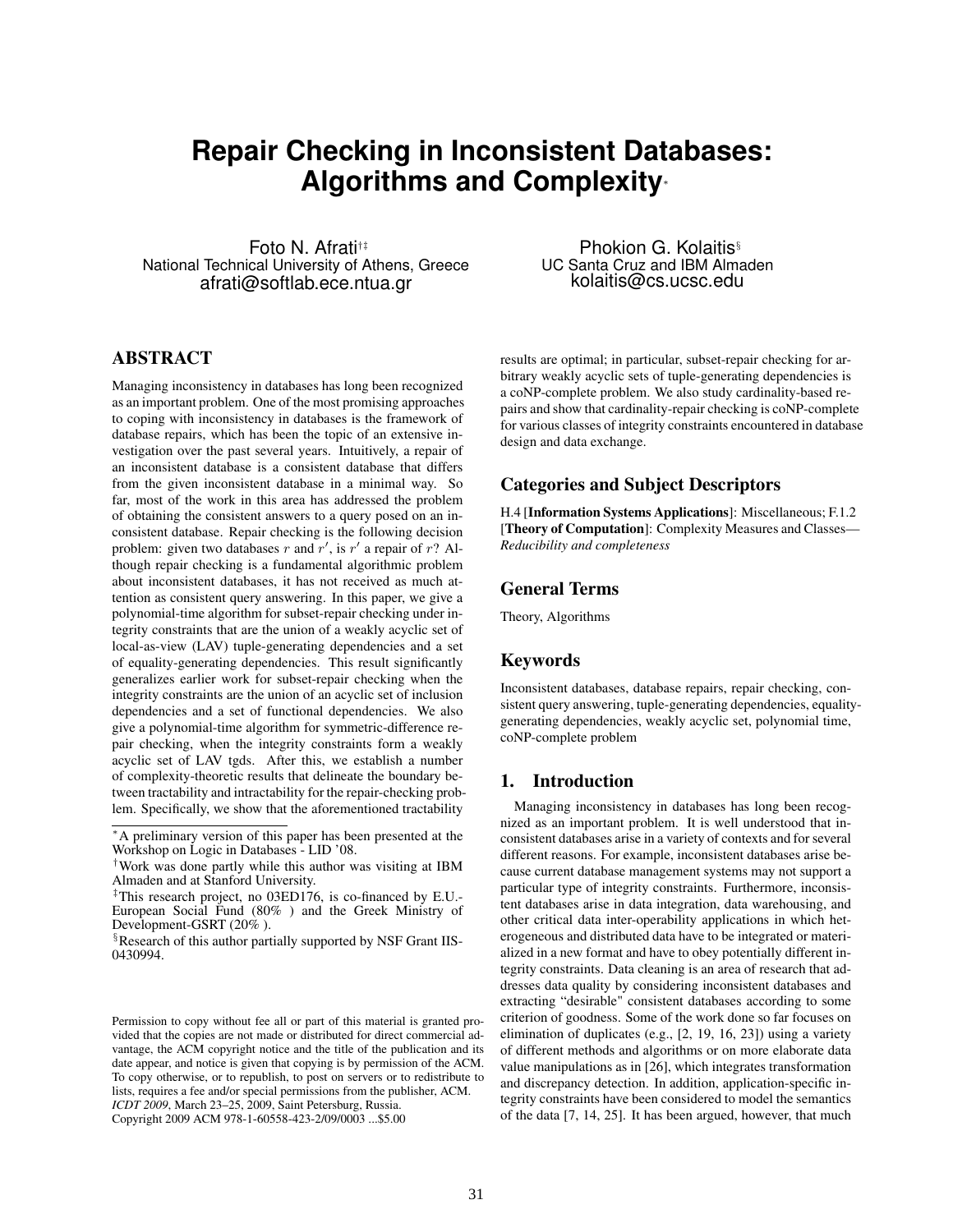remains to be done in the area of data cleaning as regards to well-justified solutions [12].

Database Repairs In 1999, Arenas, Bertossi and Chomicki [1] introduced and developed a framework for extracting consistent data from an inconsistent database. Their framework is based on the concept of a *repair* of an inconsistent database. Intuitively, a repair of an inconsistent database is a database over the same schema that satisfies the integrity constraints at hand and differs from the given inconsistent database in some *minimal* way. This framework turned out to be quite influential and gave rise to numerous subsequent investigations of various notions of repairs based on different minimality criteria. In particular, work in this direction has considered repairs obtained by tuple deletions and insertions [1, 10, 22, 27] or by attribute value changes [4, 5, 6, 8, 28]; see also the survey [3] and the keynote paper [9].

The minimality criterion adopted in [1] was that the symmetric difference  $r \oplus r'$  between the inconsistent database  $r$ and a consistent database  $r'$  is minimal with respect to set inclusion. This gives rise to the concept of *symmetric-difference repairs* or, in short, ⊕-*repairs*. Several other notions of repairs obtained by deletion and/or insertion of tuples have also been considered in recent years. Specifically, *subset-repairs* [10] are the special case of  $\oplus$ -repairs in which the repair  $r'$  is also a subinstance of the inconsistent database r. In general, a  $\oplus$ -repair need not be a subset-repair; it is easy to see, however, that if all constraints at hand are functional dependencies, then ⊕-repairs and subset-repairs coincide. Finally, *cardinality-repairs* or, in short C-*repairs*, [22] are consistent databases such that the cardinality  $|r \oplus r'|$  of the symmetric difference  $r \oplus r'$  is minimized. Every  $C$ -repair is a  $\oplus$ -repair, but not vice versa.

Repair Checking There are two fundamental algorithmic problems concerning repairs of inconsistent databases. The first and most extensively studied is the problem of computing the *consistent answers* of a query over an inconsistent database. The set of all repairs of an inconsistent database is viewed as a set of possible worlds. The *consistent answers* of a query over an inconsistent database are then defined to be the certain answers of the query over the set of all repairs, i.e., the tuples that are an answer to the query in every repair. Consistent query answering has been the focus of numerous investigations aiming to discover the boundary between tractability and intractability for this problem by taking into account two parameters: the type of repairs and the class of integrity constraints. Instead of giving a comprehensive list of earlier work on this topic, we refer the reader to the overviews [3] and [9].

The second fundamental algorithmic problem concerning repairs is *repair checking*: given two databases  $r$  and  $r'$  over the same schema, is  $r'$  a repair of  $r$ ? This paper is devoted to the study of the repair checking problem. As with consistent query answering, repair checking is parameterized by the type of repairs and by the class of integrity constraints considered. Repair checking is *the model checking problem for repairs*. As such, it is a natural data-cleaning problem. Moreover, it underlies consistent query answering, because, for many classes of integrity constraints, repair checking is log-space reducible to consistent query answering (but not the other way around) [10].

So far, repair checking has not been investigated in the same depth as consistent query answering. The first study of repair checking in its own right was carried out by Chomicki and Marcinkowski [10], who investigated this problem for subsetrepairs and for various classes of integrity constraints. In particular, they showed that if  $\Sigma$  is the union of an acyclic set of inclusion dependencies and a set of functional dependencies, then subset-repair checking with respect to  $\Sigma$  is in PTIME. The assumption of acyclicity turns out to be crucial, since they also showed that, for arbitrary sets of inclusion dependencies and functional dependencies, subset-repair checking is coNPcomplete. Staworko [27] showed that if  $\Sigma$  is a set of full tuplegenerating dependencies (full tgds), then ⊕-repair checking is in PTIME (hence, subset-repair checking is also in PTIME). Prior to this, Wijsen [28] had established that, for a certain type of attribute-based repairs, the repair checking problem for sets of full tgds and equality-generating dependencies (egds) is in PTIME. Finally, it follows from results in Lopatenko and Bertossi [22] that there is a set  $\Sigma$  of denial constraints for which the C-repair checking problem is coNP-complete (denial constraints form a broad class of constraints that include as a special case; the precise definition of a *denial constraint* will be given in the next section).

Summary of Results Acyclic sets of inclusion dependencies and sets of full tgds are important special cases of *weakly acyclic* sets of tuple-generating dependencies (tgds). Weakly acyclic sets of tgds have been extensively studied in the context of data exchange, where it was shown that they have tractable behavior as regards the key algorithmic problems encountered there, including the existence of solutions, the computation of universal solutions and conjunctive-query answering [13], and also the computation of the core of universal solutions [17]. Thus it is natural to ask: does the tractable behavior of weakly acyclic sets of tgds extend to the repair checking problem?

The main tractability results established in this paper are as follows. First, if  $\Sigma$  is the union of a weakly acyclic set of LAV (local-as-view) tgds and a set of equality-generating dependencies (egds), then the subset-repair checking problem w.r.t.  $\Sigma$  is in PTIME; in fact, it is in LOGSPACE. This tractability result significantly extends the result of Chomicki and Marcinkowski [10] about acyclic sets of inclusion dependencies and functional dependencies, because every acyclic set of inclusion dependencies is a weakly acyclic set of LAV tgds (but not vice versa). Second, we show that if  $\Sigma$  is a weakly acyclic set of LAV tgds, then the  $\oplus$ -checking problem w.r.t.  $\Sigma$  is in PTIME; in fact, it is in LOGSPACE. We also show that there is a set of full tgds for which the subset-repair checking problem is PTIME-complete, hence highly unlikely to be in LOGSPACE.

After this, we obtain a number of complexity-theoretic results that delineate the boundary between tractability and intractability for the repair checking problem. To begin with, we show that our two main tractability results are, in a sense, optimal. First, we construct a weakly acyclic set of non-LAV tgds for which the subset-repair checking problem is coNPcomplete. To the best of our knowledge, subset-repair checking is the first example of a basic algorithmic problem that is tractable both for sets of full tgds and for acyclic sets of inclusion dependencies (in fact, it is tractable for weakly acyclic sets of LAV tgds), but can be intractable for weakly acyclic sets of tgds. We also construct a set that is the union of a weakly acyclic set of LAV tgds with a set of egds for which the ⊕ repair checking problem is coNP-complete.

Finally, we investigate cardinality-based repairs. In fact, we consider two different versions of cardinality-based repairs. The first is the aforementioned notion of a C-repair studied in [22]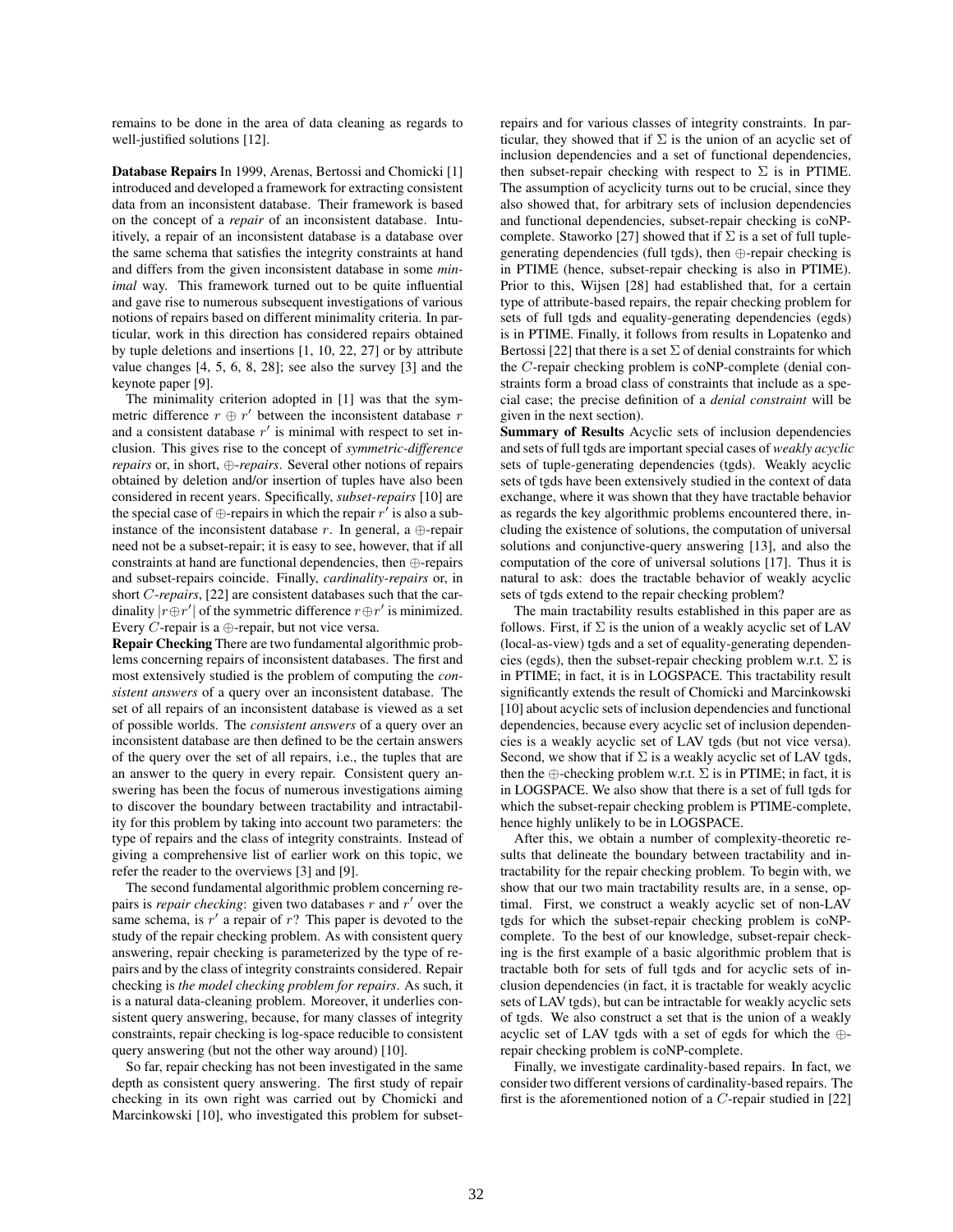in which the aim is to minimize the cardinality  $|r \oplus r'|$  of the symmetric difference  $r \oplus r'$  between a given inconsistent database  $r$  and a consistent database  $r'$ . The second is a new notion of *component cardinality repair*, denoted by CC-*repair*, which we introduce in this paper. This new notion has a flavor of *Pareto optimality*, as the aim is to simultaneously minimize the cardinalities  $|P^r \oplus P^{r'}|$  of the symmetric differences  $P^r \oplus P^{r'}$ , for every relation symbol P in the database schema. Every C-repair is a CC-repair, and every CC-repair is a  $\oplus$ repair, but not vice versa. Depending on the application at hand, cardinality-based repairs may be preferable to other types of repairs since they amount to "repairing" an inconsistent database with a minimum number of insertions and deletions. We show, however, that the repair-checking problem for cardinality-based repairs is intractable even for classes of constraints for which the ⊕-repair checking problem is tractable. Specifically, we construct a set  $\Sigma$  of constraints that is the union of an acyclic set of inclusion dependencies and a set of functional dependencies and has the property that the C-repair checking problem w.r.t. Σ is coNP-complete. We also construct a set of full tgds for which the C-repair problem is coNP-complete. Finally, we show that the CC-repair checking problem can be coNPcomplete for sets of denial constraints, for sets of full tgds, and for acyclic sets of inclusion dependencies. This leaves subsetrepairs and ⊕-repairs as the only type of repairs based on tuple insertion and deletion for which the repair-checking problem is tractable for considerably broad classes of constraints.

Table 1 summarizes the emerging picture of the complexity of repair checking for various types of repairs and for various classes of integrity constraints. In this table, the annotation ‡ in an entry indicates a new result established in this paper, while the annotation † indicates that PTIME-hardness was established in this paper, while membership in PTIME was proved in [27]. Entries with no annotation are results obtained earlier in [10] and [22]. Finally, IND stands for inclusion dependencies.

Complete proofs of the results reported here will appear in the full version of the paper.

### 2. Preliminaries and Basic Facts

We consider instances over some fixed relational schema S. If  $P$  is a relation symbol of  $S$  and  $r$  is an instance over  $S$ , then  $P<sup>r</sup>$  denotes the interpretation of P on r. We write |B| to denote the cardinality of a set  $B$ . If  $r$  is an instance over  $S$  and  $t$  is a tuple such that  $\mathbf{t} \in P^r$  for some relation symbol P of S, then we say that  $P^r(\mathbf{t})$  is a *fact* of r. An instance r can be identified with the set of all its facts.

We now give the precise definitions and several examples of the different types of integrity constraints that we will consider in this paper. They include the main constraints studied in classical dependency theory and, more recently, in data exchange and data integration (see the surveys [20, 21]).

DEFINITION 1. *Let* S *be a relational schema.*

*1. An* equality-generating dependency (egd) *is a first-order formula of the form*

$$
\forall \mathbf{x} (\phi(\mathbf{x}) \to x_i = x_j),
$$

*where*  $\phi(\mathbf{x})$  *is a conjunction of atomic formulas over* **S** *with variables from* x*, each variable in* x *occurs in at least one atomic formula in*  $\phi(\mathbf{x})$ *, and*  $x_i$ *,*  $x_j$  *are among the variables in* x*.*

An example of an egd is the functional dependency

$$
\forall x, y, z(\text{MOTHER}(z, x) \land \text{MOTHER}(w, x) \to z = w).
$$

In fact, every functional dependency is an egd, but not viceversa.

*2. A* denial constraint *is a first-order formula of the form* ∀x¬(α(x)∧β(x)), *where* α(x) *is a non-empty conjunction of atomic formulas* P(t) *over* S *such that the variables in* **t** are among the variables in **x**, and  $\beta(\mathbf{x})$  is a (possibly *empty) conjunction of comparison atoms*  $x_i = x_j, x_i \neq x_j$ ,  $x_i < x_j$ ,  $x_i \leq x_j$ , where the variables  $x_i$  and  $x_j$  are *among those occurring in*  $\alpha(\mathbf{x})$ *.* 

Clearly, every egd is (logically equivalent to) a denial constraint, but not vice versa. For example, the formula

$$
\forall x, y (MOTHER(x, y) \rightarrow x \neq y)
$$

is (logically equivalent to) a denial constraint, but is not (logically equivalent to) any egd.

*3. A* tuple-generating dependency (tgd) *is a first-order formula of the form*

$$
\forall \mathbf{x}(\phi(\mathbf{x}) \to \exists \mathbf{y} \psi(\mathbf{x}, \mathbf{y})),
$$

*where*  $\phi(\mathbf{x})$  *is a conjunction of atomic formulas over* **S** *with variables in* x*, each variable in* x *occurs in at least one formula in*  $\phi(\mathbf{x})$ *, and*  $\psi(\mathbf{x}, \mathbf{y})$  *is a conjunction of atomic formulas with variables in* x *and* y*.*

For example, the following formula is a tgd:

 $\forall x, y, z(\text{MOTHER}(z, x) \land \text{MOTHER}(z, y) \rightarrow$  $\exists u, v(\text{FATHER}(u, x) \wedge \text{FATHER}(v, y))).$ 

*4. A* full tgd *is a tgd with no existential quantifiers in the righthand side; thus, a full tgd is a formula of the form*  $\forall$ **x**( $\phi$ (**x**)  $\rightarrow$  $\psi(\mathbf{x})$ , where  $\phi(\mathbf{x})$  and  $\psi(\mathbf{x})$  are conjunctions of atomic *formulas over* S*.*

For example, the formula

$$
\forall x, y, z(\text{MOTHER}(z, x) \land \text{MOTHER}(z, y) \rightarrow \text{SIBLING}(x, y))
$$

is a full tgd.

*5. A* LAV (local-as-view) tgd *is a tgd in which the left-hand side is a single atom. In other words, a* LAV *tgd is a firstorder formula of the form*  $\forall$ **x**( $P$ (**x**)  $\rightarrow \exists$ **y** $\psi$ (**x**, **y**)), *where P* is a relation symbol in **S** and  $\psi(\mathbf{x}, \mathbf{y})$  is a conjunction of *atomic formulas over* S*.*

For example, the formula

$$
\forall x, y(\text{SIBLING}(x, y) \to
$$
  

$$
\exists z(\text{MOTHER}(z, x) \land \text{MOTHER}(z, y)))
$$

is a LAV tgd. Note also that inclusion dependencies are the special case of LAV tgds in which the right-hand side has a single atom.

From now on, we will drop the universal quantifiers in front of egds, denial constraints, and tgds.

DEFINITION 2. *In what follows, we will make use of the following notation.*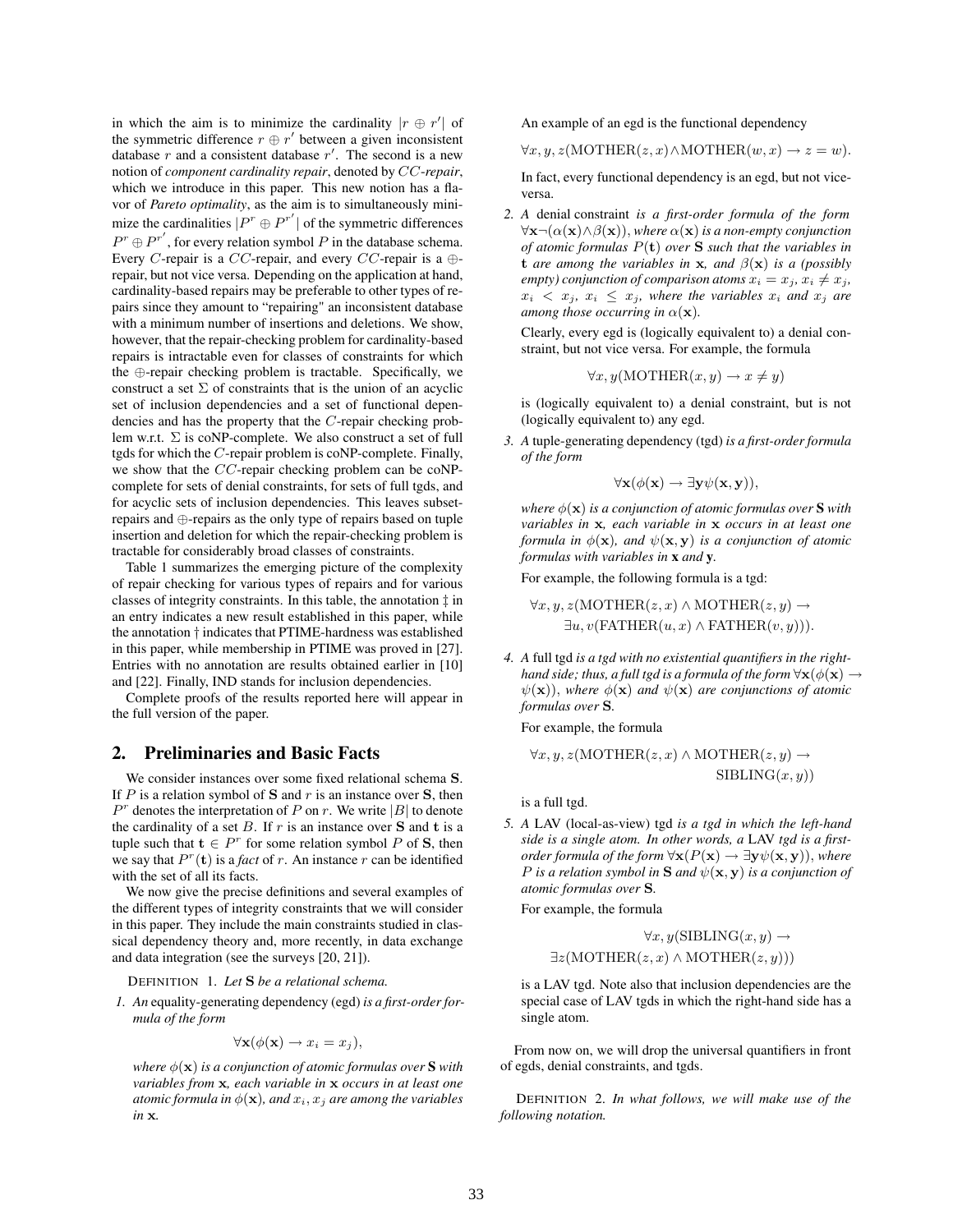| Constraints $\setminus$<br><b>Semantics</b> | Subset-repair               | $\bigoplus$ -repair         | $C$ -repair                            | $CC$ -Repair                          |
|---------------------------------------------|-----------------------------|-----------------------------|----------------------------------------|---------------------------------------|
| Denial                                      | <b>LOGSPACE</b>             | <b>LOGSPACE</b>             | coNP-complete                          | $coNP$ -complete $\uparrow$           |
| Acyclic set of IND & egds                   | <b>LOGSPACE</b>             | Open                        | coNP-complete <sup>+</sup>             | $coNP$ -complete $\uparrow$           |
| Weakly acyclic set of LAV tgds & egds       | LOGSPACE <sup>1</sup>       | coNP-complete <sup>+</sup>  | coNP-complete <sup>+</sup>             | coNP-complete <sup>+</sup>            |
| Weakly acyclic set of LAV tgds              | <b>LOGSPACE:</b>            | LOGSPACE!                   | coNP-complete <sup>+</sup>             | coNP-complete <sup>+</sup>            |
| Full tgds & egds                            | PTIME-complete <sup>+</sup> | PTIME-complete <sup>+</sup> | coNP-complete <sup>+</sup>             | coNP-complete <sup>+</sup>            |
| IND & edges                                 | coNP-complete               | coNP-complete               | $\overline{coNP}$ -complete $\ddagger$ | $\overline{coNP$ -complete $\uparrow$ |
| Weakly acyclic set of tgds & egds           | coNP-complete <sup>+</sup>  | coNP-completet              | coNP-complete <sup>+</sup>             | coNP-complete <sup>+</sup>            |

Table 1: The complexity of repair checking.

- $r ⊆ r'$  *denotes that for every relation symbol* P *in the* schema, we have that  $P^r \subseteq P^{r'}$ . This is the same as asserting that r is contained in r', where r and r' are identified *with the sets of their facts.*
- $r \subset r'$  denotes that  $r \subseteq r'$  and there is at least one relation *symbol*  $P$  *in the schema such that*  $P^r \subset P^{r'}$ *. This is the same as asserting that* r *is properly contained in* r', where r *and* r 0 *are identified with the sets of their facts.*
- $r \oplus r'$  denotes the symmetric difference of r and r' as sets *of facts.*
- $|r| \leq_{cc} |r'|$  denotes that for every relation symbol P in the *schema, we have that*  $|P^r| \leq |P^{r'}|$ *. Similarly,*  $|r| <_{cc} |r'|$ *denotes that*  $|r| \leq_{cc} |r'|$  *and there is at least one relation symbol P* in the schema such that  $|P^r| < |P^{r'}|$ .

Repairs are defined with respect to a fixed set of constraints  $\Sigma$  and with respect to minimality in some partial order between instances over the fixed relational schema S. Here, we will focus on the following notions of repairs. From now on, we assume that all sets of constraints considered are finite.

DEFINITION 3. *Let* Σ *be a set of integrity constraints and let* r *be a database instance.*

- 1. A subset-repair of  $r$  *is a sub-instance*  $r'$  *of*  $r$  *that is a maximal consistent sub-instance of* r*; this means that* r 0 *satisfies*  $\Sigma$  *and there is no instance*  $r''$  *such that*  $r' \subset$  $r'' \subseteq r$  *and*  $r''$  *satisfies*  $\Sigma$ *.*
- *2. A* symmetric-difference-repair of r *(or, in symbols, a* ⊕ *f* repair of r) is an instance r' that satisfies  $\Sigma$  and there is *no* instance  $r''$  such that  $r \oplus r'' \subset r \oplus r'$  and  $r''$  satisfies Σ*.*
- *3. A* cardinality repair of r *(or, in symbols, a* C-repair of r*) is an instance*  $r'$  that satisfies the constraints in  $\Sigma$  and *there is no instance*  $r''$  *such that*  $|r \oplus r''| < |r \oplus r'|$  *and* r <sup>00</sup> *satisfies* Σ*.*
- *4. A* component-cardinality repair of r *(or, in symbols a*  $CC$ -repair of r) is an instance r' that satisfies  $\Sigma$  and *there is no instance*  $r''$  *such that*  $|r \oplus r''| <_{cc} |r \oplus r'|$ *and*  $r''$  *satisfies*  $\Sigma$ *.*

As mentioned in the Introduction, the concept of a CC-repair is new, and is introduced for the first time in this paper. We believe that it is a natural concept of database repair that deserves to be studied in its own right. To give some intuition about CC-repairs, we need to define an auxiliary concept. If  $r$  and  $r'$  are two database instances over the same relational

schema, then the *characteristic sequence of* r' with respect to r is the sequence with coordinates the cardinalities  $|P^r \oplus P^{r'}|$ , as  $P$  varies over the relation symbols of the database schema (under some fixed order of the relation symbols in the underlying database schema). The definition of CC-repair can then be restated as follows: an instance  $r'$  is a CC-repair of r if and only if r' satisfies  $\Sigma$  and the characteristic sequence of r' with respect to  $r$  is minimal under the coordinate-wise ordering of sequences. In other words, a  $CC$ -repair of  $r$  is a consistent database r' such that the cardinality  $|P^r \oplus P^{r'}|$  of the symmetric difference between a relation  $P<sup>r</sup>$  of r and the corresponding relation  $P^{r'}$  of r' cannot be made smaller without at the same time increasing the cardinality  $|Q^r \oplus Q^{r'}|$  of the symmetric difference between some other relation  $Q<sup>r</sup>$  of r and the corresponding relation  $Q^{r'}$  of r'. Thus, the characteristic sequence of a CC-repair r' of r satisfies a *Pareto optimality condition*.

The relation between C-repairs, CC-repairs, and  $\oplus$ -repairs is as follows.

PROPOSITION 1. *Let* Σ *be a set of integrity constraints and let* r *be a database instance.*

- *1. Every* C*-repair of* r *is a* CC*-repair of* r*.*
- *2. Every* CC*-repair of* r *is a* ⊕*-repair of* r*.*

The converses are not true, i.e., there are ⊕-repairs that are not CC-repairs, and there are CC-repairs that are not C-repairs. The latter is shown in the following example, which, in addition, shows that there are CC-repairs with distinct characteristic sequences.

EXAMPLE 1. Let  $\Sigma$  be the set consisting of the following *four tgds:*

$$
P(x) \to R(x), P'(x) \to R'(x), R(x) \to R'(x), P'(x) \to Q'(x).
$$

*Consider the inconsistent instance*  $r = \{P(1), P'(1)\}$  *and the four consistent instances* r1*,* r2*,* r3*, and* r<sup>4</sup> *below. After each instance*  $r_i$ *, we list the cardinality*  $|r \oplus r_i|$  *and the characteristic* sequence of  $r_i$  under the order  $(P, P', R, R', Q')$ :

$$
r_1 = \emptyset; \quad 2; \ (1, 1, 0, 0, 0)
$$

$$
r_2 = \{P(1), P'(1), R(1), R'(1), Q'(1)\}; \quad 3; \ (0, 0, 1, 1, 1)
$$

$$
r_3 = \{P'(1), R'(1), Q'(1)\}; \quad 3; \ (1, 0, 0, 1, 1)
$$

$$
r_4 = \{P(1), R(1), R'(1), \}; \quad 3; \ (0, 1, 1, 1, 0)
$$

*Each of the above instances is a* CC*-repair of* r*. However, it is obvious from the cardinalities of the symmetric differences*  $r \oplus r_i$  *that only*  $r_1$  *is a C-repair of r.*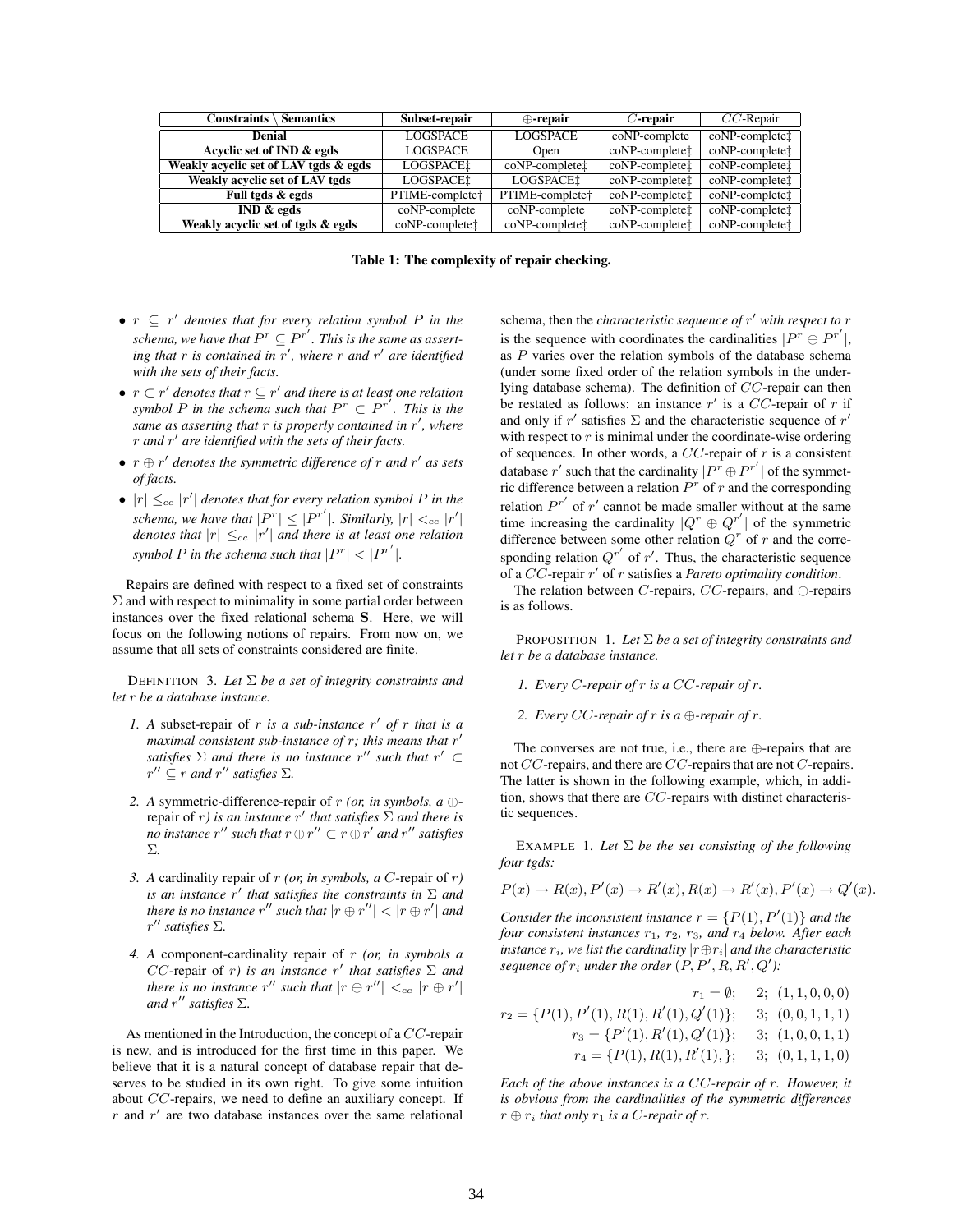In the remainder of this section, we will give several elementary, but useful, results about repairs. They have been observed by several different researchers in one form or another. We begin with the relationship between ⊕-repairs and subset-repairs.

**PROPOSITION** 2. If  $r' \subseteq r$ , then the following statements *are equivalent.*

*1.* r 0 *is a subset-repair of* r

2.  $r'$  is a  $\bigoplus$ *-repair of r*.

The next proposition is about denial constraints.

PROPOSITION 3. *Let* Σ *be a set of denial constraints.*

*1. If*  $r \models \Sigma$  *and*  $r^* \subseteq r$ *, then*  $r^* \models \Sigma$ *.* 

2. If  $r'$  is a  $\bigoplus$ -repair of r, then  $r'$  is a subset repair of r.

*Consequently, for denial constraints,* ⊕*-repairs and subset-repairs coincide.*

It should be emphasized that Proposition 3 is not true for set of full tgds. For example, let  $\psi$  be the full tgd  $(E(x, y) \rightarrow$  $E(y, x)$ . Consider the database instances  $r = \{E(a, b), E(b, a)\}\;$ and  $r^* = \{E(a, b)\}\$ . Then  $r \models \psi$  and  $r^* \subseteq r$ , but  $r^* \not\models \psi$ . Furthermore, r is a  $\bigoplus$ -repair of  $r^*$ , but not a subset-repair.

We now introduce the main algorithmic problem studied in this paper.

DEFINITION 4. Let  $\Sigma$  *be a set of constraints and*  $T$  *a type of repair. The* T-repair checking problem with respect to Σ *is* the following decision problem: given two instances r and r', *is* r 0 *is a* T*-repair of* r*?*

By Proposition 2, if the  $\oplus$ -repair checking problem w.r.t.  $\Sigma$  is in some complexity class, then so is the subset-repair checking problem w.r.t.  $\Sigma$ . Moreover, if the subset-repair checking problem w.r.t.  $\Sigma$  is hard for some complexity class, then so is the ⊕-repair checking problem w.r.t. Σ.

The following simple result yields an upper bound for all types of repairs and for all classes of constraints introduced in this section.

PROPOSITION 4. *Let* Σ *be a set of constraints such that checking whether an instance* r *satisfies* Σ *is in PTIME. Then the* C*-repair checking problem w.r.t.* Σ*, the* CC*-repair checking problem w.r.t.* Σ*, and the* ⊕*-repair checking problem w.r.t.* Σ *are in coNP. Hence, the subset-repair problem w.r.t.* Σ *is also in coNP.*

Note that the hypothesis in Proposition 4 is satisfied by every finite set  $\Sigma$  of first-order constraints. In particular, Proposition 4 applies to every finite set  $\Sigma$  of tgds, egds, or denial constraints.

### 3. Tractable Repair Checking

In this section, we give a polynomial-time algorithm for the subset-repair checking problem w.r.t. sets of constraints that are the union of a *weakly acyclic* set of LAV tgds and a set of egds. Such sets contain as a special case all sets of constraints that are the union of an acyclic set of inclusion dependencies and a set of functional dependencies. In addition, we give a polynomialtime algorithm for the ⊕-repair checking problem w.r.t. weakly acyclic sets of LAV tgds. To place our tractability results in the proper context, we begin by reviewing some earlier tractability results for repair checking. The first is part of the "folklore".

PROPOSITION 5. *If* Σ *is a set of denial constraints over some relational schema* S*, then the subset-repair checking problem w.r.t.* Σ *(equivalently, the* ⊕*-repair checking problem w.r.t.* Σ*) is in LOGSPACE.*

PROOF. The basic idea is that we can test whether  $r'$  is maximal by checking one fact from  $r - r'$  at a time. More formally, we first check whether  $r' \models \Sigma$  and then we check whether  $r' \subseteq r$ . If  $r' \nsubseteq r$ , then, by the second part of Proposition 3, r' is not a  $\bigoplus$ -repair. If  $r' \models \Sigma$  and  $r' \subseteq r$ , then we add facts  $P(\mathbf{t})$ from r to r' one at a time and check whether  $r' \cup \{R(t)\} \models \Sigma$ . If such a fact  $R(t)$  is found, then r' is not a repair; otherwise, it is a repair. The correctness of this algorithm follows from the first part of Proposition 3.  $\Box$ 

Recall that a set  $\Sigma$  of inclusion dependencies is *acyclic* if the dependency graph of Σ has no cycles, where the *dependency graph of*  $\Sigma$  is the graph whose nodes are the relation symbols occurring in  $\Sigma$  and whose edges are pairs of the form  $(R, S)$  such that R occurs in the left-hand side of some dependency in  $\Sigma$  and  $S$  occurs in the right-hand side of that dependency. Chomicki and Marcinkowski [10, Theorem 4.2] obtained the following tractability result for subset-repair checking w.r.t. acyclic sets of inclusion dependencies.

THEOREM 1. *(Chomicki and Marcinkowski) If* Σ *is the union of an acyclic set of inclusion dependencies and a set of functional dependencies over some relational schema* S*, then the subset-repair checking problem w.r.t.* Σ *is in PTIME.*

A perusal of the algorithm in the proof of Theorem 1 in [10] actually shows that this algorithm uses logarithmic space only. Intuitively, the reason is that the algorithm uses the fixed finite acyclic dependency graph, examines all relations in the database schema starting with the sinks of the dependency graph, and, in each step, it tests one fact at a time. Thus, if  $\Sigma$  is the union of an acyclic set of inclusion dependencies and a set of functional dependencies, then the subset-repair checking problem w.r.t.  $\Sigma$  is in LOGSPACE.

In what follows, we will significantly extend Theorem 1 from acyclic sets of inclusion dependencies and functional dependencies to weakly acyclic sets of LAV tgds and egds. As is well known, the notion of a *weakly acyclic* set of tgds was considered first in [11] and [13], and plays a key role in data exchange.

DEFINITION 5. *Let* Σ *be a set of tgds over a relational schema* S*.*

- *The* position graph of Σ *is constructed as follows:*
	- *1. There is a node for every pair* (R, A)*, where* R *is a relation symbol of* S *and* A *is an attribute of* R*. We call such a pair* (R, A) *a* position*.*
	- 2. Let  $\phi(\mathbf{x}) \to \exists \mathbf{y} \psi(\mathbf{x}, \mathbf{y})$  *be a tgd in*  $\Sigma$  *and let* x *in* **x** *be a variable that also occurs in*  $\psi(\mathbf{x}, \mathbf{y})$ *. For every occurrence of* x in  $\phi(\mathbf{x})$  in position  $(R, A_i)$ , do the *following:*

*(i) For every occurrence of* x *in*  $\psi(\mathbf{x}, \mathbf{y})$  *in position*  $(S, B_i)$ *, add an edge*  $(R, A_i) \rightarrow (S, B_j)$  *(if one*) *does not already exist);*

*(ii) In addition, for every existentially quantified variable* y *in* **y** *and for every occurrence of* y *in*  $\psi(\mathbf{x}, \mathbf{y})$ *in position*  $(T, C_k)$ , add a special edge  $(R, A_i) \stackrel{*}{\rightarrow}$  $(T, C_k)$  *(if one does not already exist).*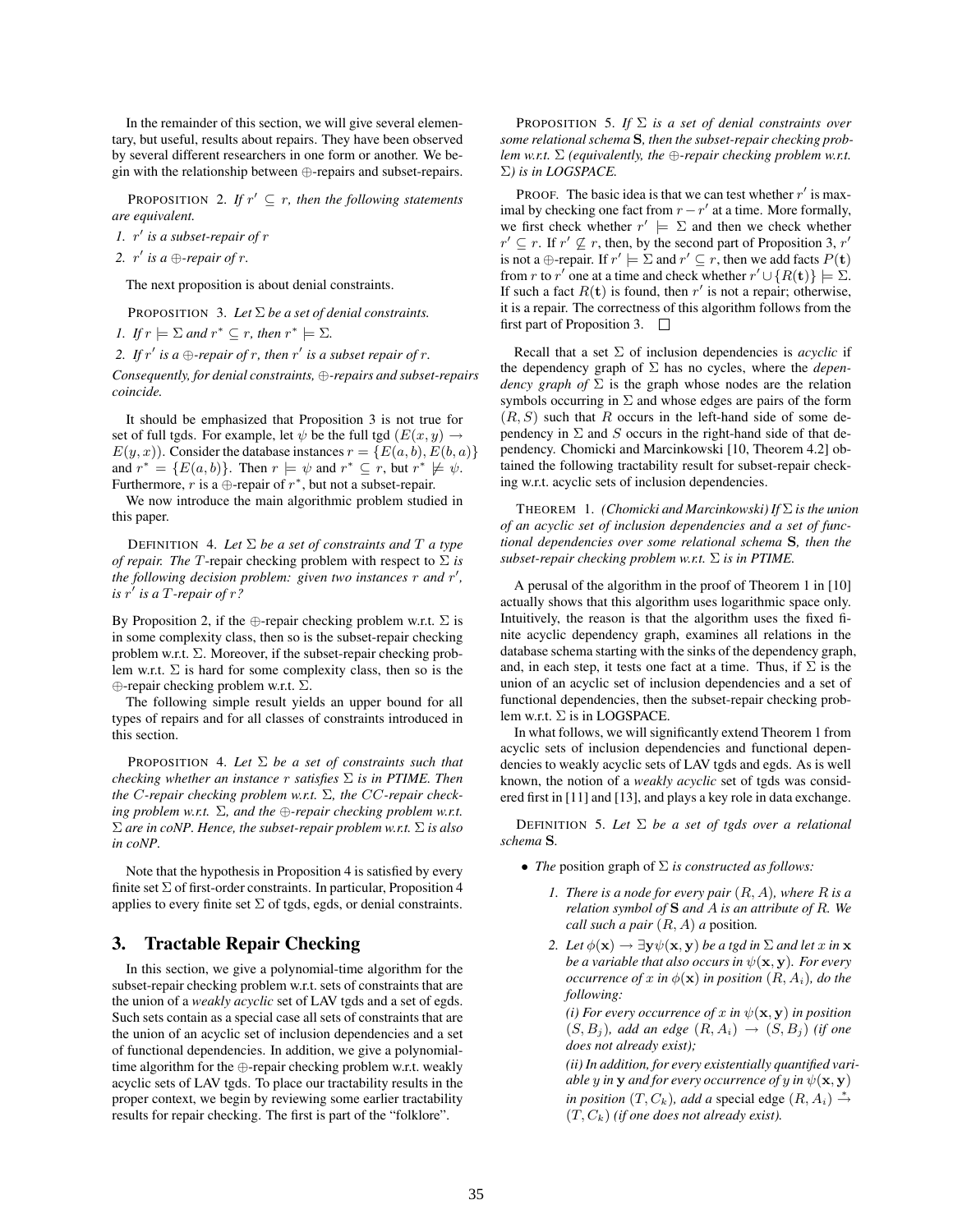- *We say that* Σ *is* weakly acyclic *if the dependency graph has no cycle going through a special edge.*
- *We say that a tgd*  $\theta$  *is* weakly acyclic *if the singleton*  $\{\theta\}$ *is weakly acyclic.*

Every set of full tgds is weakly acyclic since the dependency graph contains no special edges. Furthermore, every acyclic set of inclusion dependencies is a weakly acyclic set of LAV tgds, since every cycle in the position graph induces a cycle in the dependency graph. The converse, however, is not true. For example,  $\Sigma = \{D(e, m) \rightarrow M(m), M(m) \rightarrow \exists e D(e, m)\}$ is a weakly acyclic, but cyclic, set of inclusion dependencies. We are now ready to state our first main result.

THEOREM 2. *If* Σ *is the union of a weakly acyclic set of LAV tgds and a set of egds over some relational schema* S*, then the subset-repair problem w.r.t.* Σ *is in PTIME; in fact, it is in LOGSPACE.*

Theorem 2 will be proved by giving a polynomial-time algorithm for this problem. The algorithm we will give has a simple description, but its proof of correctness is quite non-trivial. It will make essential use of both the hypothesis that every tgd in  $\Sigma$  is a LAV tgd and the hypothesis that the tgds in  $\Sigma$  form a weakly acyclic set. The main property of LAV tgds used is that only single facts (and not combinations of facts) "trigger" a LAV tgd. One important consequence of this property is that if  $r_1$  and  $r_2$  are two databases instances that satisfy a LAV tgd d, then their union (as sets of facts) also satisfies  $d$ ; this property fails for arbitrary tgds. The main property of weakly acyclic sets of tgds used is that the *chase procedure* converges in polynomial time on such sets (see [13]). Actually, we will need a more delicate version of the chase procedure, called *solution aware chase*, which was introduced and studied in [15]. Before describing our algorithm, we present the necessary background about the solution aware chase and several technical lemmas.

Suppose we have a schema mapping specified by a set of source-to-target tgds and a set of target constraints that is the union of a weakly acyclic set of target tgds with a set of target egds. In [13], the chase procedure was used in this context to detect the existence of solutions and, if solutions exist, to construct a canonical universal solution. During a chase step, the chase procedure introduces new labeled nulls as needed to witness the existentially quantified variables of a tgd that has been triggered. Thus, databases instances produced by the chase procedure may contain constants and labeled nulls as values. Suppose now that we have a set  $\Sigma$  of tgds and egds, and two database instances K and K' such that K is a sub-instance of K', K does not satisfy  $\Sigma$ , and K' satisfies  $\Sigma$ . In [15], the *solution aware chase* procedure was introduced and used to chase K with  $\Sigma$  and in such a way that, instead of new nulls, values from  $K'$  are used to witness the existentially quantified variables in the tgds in  $\Sigma$  (such values exist because  $K'$  satisfies Σ). The precise notions of a *solution-aware chase step* and *solution-aware chase* are as follows.

DEFINITION 6. (Solution-aware chase step [15]) *Let* K<sup>1</sup> *be an instance.*

*(tgd)* Let *d be a tgd*  $\forall$ **x**( $\phi$ (**x**)  $\rightarrow \exists$ **y** $\psi$ (**x**,**y**))*. Let K be an instance that contains*  $K_1$  *and satisfies d. Let*  $h$  *be a homomorphism from*  $\phi(\mathbf{x})$  *to*  $K_1$  *such that there is no extension of* h *to a homomorphism* h' from  $\phi(\mathbf{x}) \wedge \psi(\mathbf{x}, \mathbf{y})$  *to*  $K_1$ .

*We say that*  $d$  can be applied to  $K_1$  with homomorphism h and solution K, or simply, d can be applied to  $K_1$  with homomorphism h *if* K *is understood from context.*

*Let* h 0 *be an extension of* h *such that every variable in* y *is assigned a value in* K *and*  $h'$  :  $\psi(\mathbf{x}, \mathbf{y}) \to K$  *and let*  $K_2 = K_1 \cup h'(\psi(\mathbf{x}, \mathbf{y}))$ *, where* 

$$
h'(\psi(\mathbf{x}, \mathbf{y})) =
$$

 $\{R(h'(z_1),...,h'(z_n)): R(z_1,...,z_n)$  is atom of  $\psi(\mathbf{x}, \mathbf{y})\}$ 

We say that the result of applying  $d$  to  $K_1$  with  $h$  and solution K is  $K_2$ , and write  $K_1 \stackrel{d,h,K}{\longrightarrow} K_2$ . We drop K and write  $K_1 \stackrel{d,h}{\longrightarrow} K_2$  if  $K$  is understood from the context.

- *(egd)* Let *d* be an egd  $\forall$ **x**( $\phi$ (**x**)  $\rightarrow$  ( $x_1 = x_2$ ))*.* Let *h* be a *homomorphism from*  $\phi(\mathbf{x})$  *to*  $K_1$  *such that*  $h(x_1) \neq h(x_2)$ *. We say that*  $d$  can be applied to  $K_1$  with homomorphism  $h$ . *We distinguish two cases.*
	- *If both*  $h(x_1)$  *and*  $h(x_2)$  *are constants, then we say that* the result of applying  $d$  to  $K_1$  with  $h$  is "failure", and *write*  $K_1 \stackrel{d,h}{\longrightarrow} \perp$ .
	- *Otherwise, let*  $K_2$  *be*  $K_1$  *where we identify*  $h(x_1)$  *and*  $h(x_2)$  *as follows: if one is a constant, then the labeled null is replaced everywhere by the constant; if both are labeled nulls, then one is replaced everywhere by the other. We say that* the result of applying  $d$  to  $K_1$  with  $h$ is  $K_2$ , and write  $K_1 \stackrel{d,h}{\longrightarrow} K_2$ .

DEFINITION 7. (Solution-aware chase) *Let* Σ *be a set of tgds and egds. Let K be an instance and K' be an instance that contains*  $K$  *and satisfies the set of tgds in*  $\Sigma$ *.* 

- *A* solution-aware chase sequence of K with  $\Sigma$  and K' *is a sequence (finite or infinite) of solution-aware chase steps*  $K_i \stackrel{d_i, h_i}{\longrightarrow} K_{i+1}$ *, with*  $i = 0, 1, ...,$  with  $K = K_0$ *and*  $d_i$  *a dependency in*  $\Sigma$ *.*
- *A* finite solution-aware chase of K with  $\Sigma$  and K' is a finite solution-aware chase sequence  $K_i \stackrel{d_i,h_i}{\longrightarrow} K_{i+1}$ ,  $0 \leq$  $i \leq m$ , with the requirement that either (a)  $K_m = \perp or$ *(b) there is no dependency*  $d_i$  *of*  $\Sigma$  *and there is no homomorphism*  $h_i$  *such that*  $d_i$  *can be applied to*  $K_m$  *with*  $h_i$ *.* We say that  $K_m$  is the result of the finite solution-aware *chase. We refer to case (a) as the case of a* failing finite solution-aware chase *and we refer to case (b) as the case of a* successful finite solution-aware chase*.*

The following lemma (which is Lemma 3.4 in [15]) asserts that if  $\Sigma$  is the union of a weakly acyclic set of tgds with a set of egds, then the length of every chase sequence of an instance is bounded by a polynomial in the size of the instance.

LEMMA 1. [15, Lemma 3.4] *Let* Σ *be the union of a weakly acyclic set of tgds with a set of egds over some schema. Then there exists a polynomial*  $p(x)$  *having the following property: if* K and K' are instances such that K' satisfies  $\Sigma$  and K' *contains* K*, then the length of every solution-aware chase sequence of* K with  $\Sigma$  *and* K' *is bounded by*  $p(|K|)$ *, where* |K| *is the size of* K*.*

The next lemma follows easily from (the proof of) Lemma 3.5 in [15].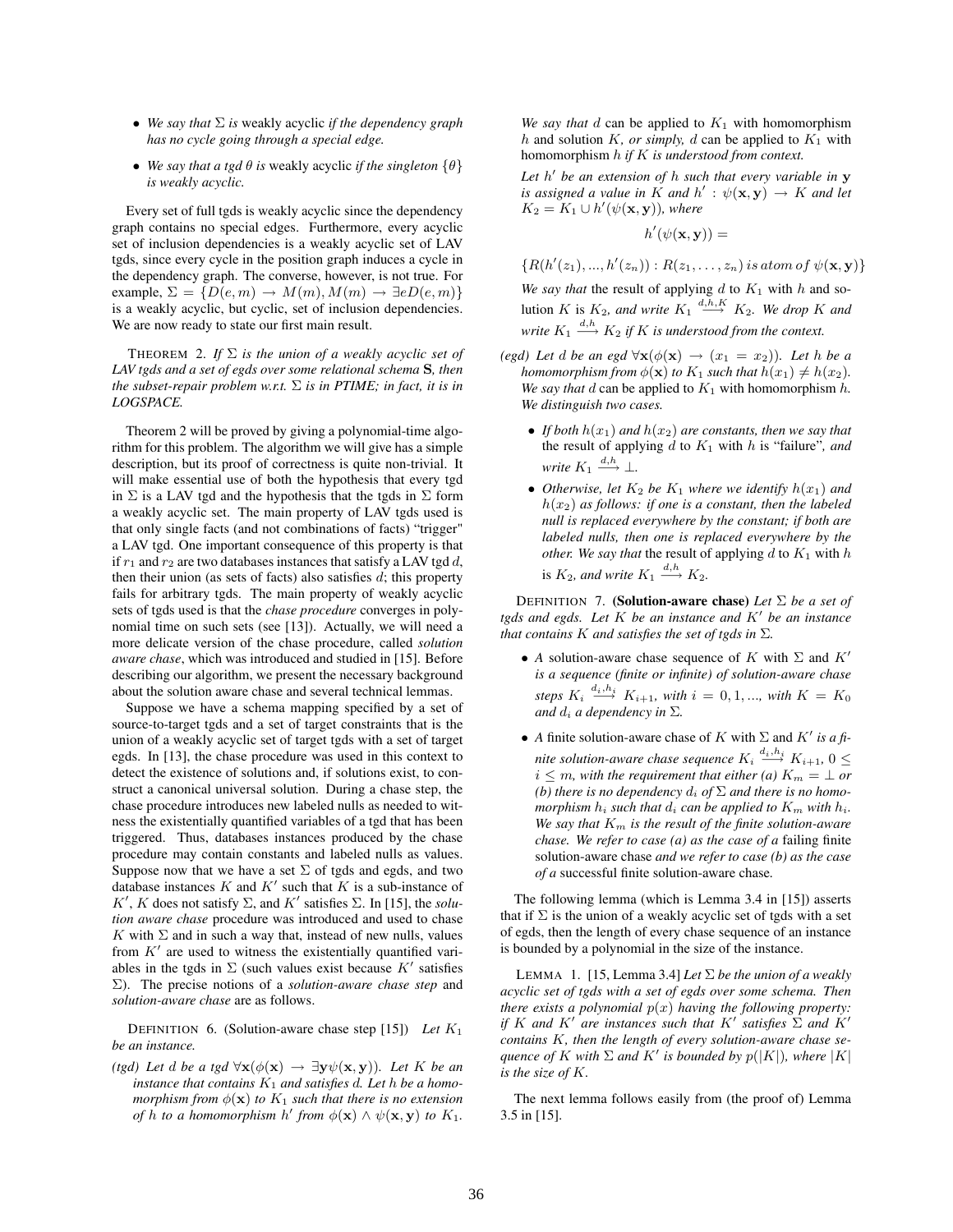LEMMA 2. (implicit in [15]) Let  $\Sigma$  be the union of a weakly *acyclic set of tgds with a set of egds over some schema. Then there exists a polynomial*  $p(x)$  *having the following property: if* K and K' are instances such that K' satisfies  $\Sigma$  and K' *contains* K*, then there is an instance* K<sup>∗</sup> *such that* K *is contained in*  $K^*$ *,*  $K^*$  *is contained in*  $K'$ *,*  $K^*$  *satisfies*  $\Sigma$ *, and*  $|K^*| \leq p(|K|)$ .

In a nutshell, Lemma 2 is proved by showing that if we chase K with  $\Sigma$  and  $K'$ , then a successful finite solution-aware chase exists. This gives the desired instance  $K^*$  whose size, according to Lemma 1 is bounded by a polynomial in the size of  $K$ . The following result is an immediate consequence of Lemma 2.

COROLLARY 1. *Let* Σ *be the union of a weakly acyclic set of tgds with a set of egds over some schema. Then there exists a constant* c *(that depends only on* Σ*) having the following property: if*  $K'$  *is an instance that satisfies*  $\Sigma$  *and t is a fact in*  $K'$ *, then there is an instance*  $K^*$  *such that*  $t \in K^*$ *,*  $K^*$  *is contained in*  $K'$ ,  $K^*$  *satisfies*  $\Sigma$ *, and*  $|K^*| \leq c$ *.* 

PROOF. We let  $c = p(1) = p(|\{t\}|)$ , where  $p(x)$  is the polynomial given by Lemma 2.  $\square$ 

Using Corollary 1 and properties of LAV tgds and egds, we can now obtain the following key technical lemma, which will be heavily used in our polynomial-time algorithm for subsetrepair checking w.r.t. a set of constraints that is the union of a weakly acyclic set of LAV tgds with a set of egds. This lemma will also be used in designing our polynomial-time algorithm for ⊕-repair checking w.r.t. a weakly acyclic set of LAV tgds (note that in Lemma 3 below we do not assume that  $r'$  is contained in  $r$ ).

LEMMA 3. Let  $\Sigma$  be a set that is the union of a weakly *acyclic set of LAV tgds with a set of egds. Then there is a constant c (that depends only on* Σ*) such that the following holds.* Let r and r' be two instances and suppose that r' satisfies  $\Sigma$ . Let t be a fact in  $r - r'$  such that there is a non-empty set  $A \subseteq r - r'$  of facts such that  $t \in A$  and  $r' \cup A$  satisfies  $\Sigma$ . *Then there is a set*  $A_t$  *of facts such that*  $t \in A_t$ *,*  $A_t \subseteq r - r'$ *,*  $|A_t| \leq c$ , and  $r' \cup A_t$  *satisfies*  $\Sigma$ *.* 

PROOF. Let  $c$  be the constant given by Corollary 1. Suppose that we are given instances r and r', a fact t in  $r - r'$ , and a set A of facts that satisfy the hypotheses of the lemma. By applying Corollary 1 to  $\Sigma$ , to t, and to  $K' = r' \cup A$ , we obtain an instance  $K^*$  such that  $t \in K^*$ ,  $K^*$  is contained in  $r' \cup A$ ,  $K^*$  satisfies  $\Sigma$ , and  $|K^*| \leq c$ . We now claim that the instance  $r' \cup K^*$  satisfies  $\Sigma$ . First,  $r' \cup K^*$  satisfies every tgd in  $\Sigma$ because all tgds in  $\Sigma$  are LAV tgds and both r' and  $K^*$  satisfy  $\Sigma$  (as mentioned earlier, LAV tgds are preserved under union of models). Furthermore,  $r' \cup K^*$  satisfies every egd in  $\Sigma$  because  $r' \cup K^*$  is contained in  $r' \cup A$  and  $r' \cup A$  satisfies  $\Sigma$  (egds are preserved under sub-instances). Let  $A_t = K^* \cap (r - r')$ . Then  $\tilde{t} \in A_t, A_t \subseteq r - r', |A_t| \leq c$ , and  $r' \cup A_t$  satisfies  $\Sigma$ , since  $r' \cup A_t = r' \cup K^*$ .

We are now ready to embark on the proof of Theorem 2.

Proof of Theorem 2: We give the promised polynomial-time algorithm for the subset-repair checking problem and outline its proof of correctness. Assume that  $\Sigma$  is the union of a weakly acyclic set of LAV tgds and a set of egds. Let  $c$  be the constant given by Corollary 1.

#### Algorithm for subset-repair checking w.r.t.  $\Sigma$

**Input:** Two instances r and r' such that  $r' \subset r$ , r does not satisfy  $\Sigma$ and  $r'$  satisfies  $\Sigma$ .

**Output:** Determine whether or not  $r'$  is a subset-repair of r w.r.t.  $\Sigma$ .

Test whether there is a set  $A^*$  of facts such that:

- 1.  $A^*$  is non-empty;
- 2.  $|A^*| \leq c$ ;
- 3.  $A^*$  is contained in  $r r'$ ;
- 4.  $r' \cup A^*$  satisfies  $\Sigma$ .

If such a set  $A^*$  is found, then stop, report that " $r'$  is not a subset*repair of*  $r$ ", and exit. If no such set  $A^*$  is found, then stop, report that "r' is a subset-repair of r", and exit.

We now have to analyze the running time of this algorithm and prove its correctness. The algorithm runs in time polynomial in the sizes of  $r$  and  $r'$ , since we have a polynomial number of tests and each step can be carried out in polynomial time. Actually, each of these tests can be done in space logarithmic in the sizes of  $r$  and  $r'$ , and we can keep track of the number of tests by maintaining a counter in binary. It follows that this a log-space algorithm. Next, we turn to the correctness of the algorithm. It is obvious that if the algorithm terminates by finding such a set  $A^*$ , then r' is not a subset-repair of r, because  $r' \cup A^*$  is a consistent instance that is contained in r and properly contains  $r'$ . In the other direction, assume that  $r'$ is not a subset-repair of r. Let  $r''$  be a database instance such that  $r'' \models \Sigma$  and  $r' \subset r'' \subset r$ . Hence, there is a non-empty set  $A \subset r - r'$  such that  $r'' = r' \cup A$ . By applying Lemma 3, we conclude that there is a non-empty set  $A^* \subseteq r - r'$  such that  $|A^*| \leq c$  and  $r' \cup A^* \models \Sigma$ . This completes the proof of Theorem 2. .

As a byproduct of the polynomial-time algorithm for subsetrepair checking, we obtain a polynomial-time algorithm for finding a subset-repair of an inconsistent instance.

COROLLARY 2. *Let* Σ *be the union of a weakly acyclic set of LAV tgds and a set of egds over some relational schema* S*. Then there is a polynomial-time algorithm for the following problem: given a database instance* r *such that* r *does not satisfy* Σ*, find a subset-repair of* r*.*

PROOF. We start with the empty instance and apply repeatedly the polynomial-time algorithm for subset-repair checking. Since at each step we get a consistent instance that properly contains the previous consistent instance, the algorithm will terminate in a polynomial-time of steps and produce a subsetrepair of  $r$ .  $\Box$ 

Our second main result is a polynomial-time algorithm for the ⊕-repair checking problem w.r.t. weakly acyclic sets of LAV tgds (no egds are allowed).

THEOREM 3. *If* Σ *is a weakly acyclic set of LAV tgds over some relational schema* S*, then the* ⊕*-repair checking problem w.r.t.* Σ *is in PTIME; in fact, it is in LOGSPACE.*

PROOF. Assume that  $\Sigma$  is a weakly acyclic set of LAV tgds. Let c be the constant given by Corollary 1.

### Algorithm for  $\bigoplus$ -repair checking w.r.t.  $\Sigma$

**Input:** Two instances r and r' such that r does not satisfy  $\Sigma$  and r' satisfies Σ.

**Output:** Determine whether or not r' is a  $\oplus$ -repair of r w.r.t.  $\Sigma$ . Step 1. Test whether there is a set  $A^*$  of facts such that: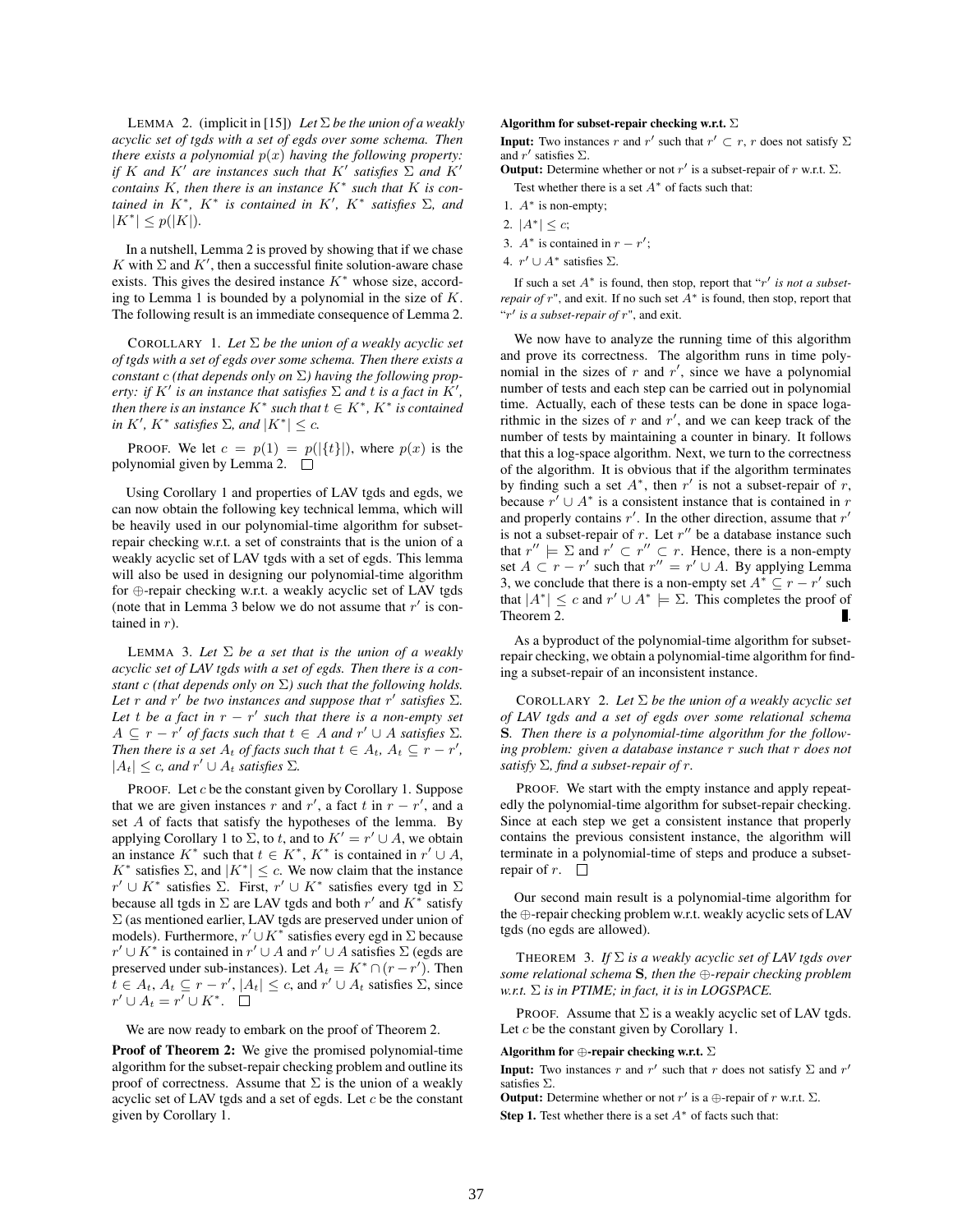- 1.  $A^*$  is non-empty;
- 2.  $|A^*| \leq c$ ;
- 3.  $A^*$  is contained in  $r r'$ ;
- 4.  $r' \cup A^*$  satisfies  $\Sigma$ .

If such a set  $A^*$  is found, then stop, report that " $r'$  is not a  $\oplus$ *-repair of* r", and exit; else, go to Step 2.

Step 2. Test whether there is a set  $B^*$  of facts such that

- 1.  $B^*$  is non-empty;
- 2.  $|B^*| \leq c$ ;
- 3.  $B^*$  is contained in  $r' r$ ;
- 4.  $r' B^*$  satisfies  $\Sigma$ .

If such a set  $B^*$  is found, then stop, report that "r' is not a  $\bigoplus$ -repair *of*  $r$ ", and exit. If no such  $B^*$  is found, then stop, report that " $r'$  is a ⊕*-repair of* r", and exit.

We now have to analyze the running time of this algorithm and prove its correctness. The algorithm runs in polynomial time, because we have a polynomial-number of tests in Steps 1 and 2, and each step can be carried out in polynomial time. In fact, this is a log-space algorithm. Next, we turn to the correctness of the algorithm. It is obvious that if the algorithm terminates by finding such a set  $A^*$ , then r' is not a  $\oplus$ -repair of r since  $r' \cup A^*$  is a consistent instance that is "better" than  $r'$ . Similarly, if the algorithm terminates by finding such a set  $B^*$ , then r' is not a  $\bigoplus$ -repair of r since  $r' - B^*$  is a consistent instance that is "better" than  $r'$ . So, it remains to show that if r' is not a ⊕-repair of r, then such a set  $A^*$  exists or such a set  $B^*$  exists. To establish this fact, we will need three additional lemmas. The first is an elementary property of sets.

LEMMA 4. Let r, r', and r'' be sets such that  $(r'' - r) \cup$  $(r - r'')$  ⊂  $(r' - r)$  ∪  $(r - r')$ . Then there are sets A and B *such that the following hold:*

*1. At least one of* A *and* B *is non-empty;*

2.  $r'' = (r' - B) \cup A$ ;

*3.*  $A \subseteq r - r'$  and  $B \subseteq r' - r$ .

Using Lemma 4, we obtain the following crucial lemma.

LEMMA 5. *Let* Σ *be a weakly acyclic set of LAV tgds, and let* r *and* r 0 *be two database instances such that* r *does not*  $satisfy \sum$  *and*  $r'$  *satisfies*  $\Sigma$ *. If*  $r'$  *is not a*  $\bigoplus$ *-repair of*  $r$ *, then there are sets* A *and* B *of facts such that the following hold:*

- *1. At least one of* A *and* B *is non-empty;*
- 2.  $A \subseteq r r'$  and  $B \subseteq r' r$ ;
- *3. Either* A *is empty (which implies that* B *is non-empty) and*  $r' - B$  *satisfies*  $\Sigma$ , or A is non-empty and  $r' \cup A$  *satisfies* Σ*.*

PROOF. If r' is not a  $\bigoplus$ -repair of r, then there is an instance r'' such that r'' satisfies  $\Sigma$  and  $(r'' - r) \cup (r - r'') \subset (r' - r')$  $r$ ) ∪ ( $r - r'$ ). By Lemma 4, there are sets A and B of facts that satisfy the three conditions in the conclusion of Lemma 4. In particular,  $A$  and  $B$  already satisfy the first two conditions that we had to prove in the present lemma. Note also that  $r'' =$  $(r'-B) \cup A \subseteq r' \cup A$ . It remains to show that either A is non-empty and  $r' \cup A$  satisfies  $\Sigma$ , or A is empty and  $r' - B$ satisfies  $\Sigma$ . For this, we consider two cases: A is empty or A is non-empty.

**Case 1:** Suppose that  $A$  is empty. In this case, we have that  $r'' = (r' - B) \cup A = r' - B$  and so  $r' - B$  satisfies  $\Sigma$  (since  $r''$  satisfies  $\Sigma$ ).

**Case 2:** Suppose that A is non-empty. We will show that  $r' \cup A$ satisfies  $\Sigma$ . Let d be a tgd in  $\Sigma$ . Then d must be a LAV tgd, which implies that only single facts can "trigger"  $d$ . So, assume that t is a fact in  $r' \cup A$  that satisfies the left-hand side of d. If t is in r', then the right-hand side of d is satisfied in r' (since r' satisfies  $\Sigma$ ) and so d is satisfied in  $r' \cup A$ . If  $t \in A$ , then  $t \in r''$ , hence the right-hand of d is satisfied in  $r''$  (since  $r''$  satisfies  $\Sigma$ ) and so d is satisfied in  $r' \cup A$  (since  $r'' = (r' - B) \cup A \subseteq$  $r' \cup A$ ).

It should be pointed out that it was important in the proof of Lemma 5 that  $\Sigma$  contained no egds (Case 2 does not go through for egds). We now state the third and final lemma.

LEMMA 6. *Let* Σ *be a weakly acyclic set of LAV tgds. Then there is a constant (that depends only on* Σ*) such that the fol*lowing holds. Suppose that r and r' are two instances such that r 0 *satisfies* Σ*. Suppose also that there exists a non-empty set*  $B \subseteq r' - r$  *such that*  $r' - B$  *satisfies*  $\Sigma$ *. Then there is a nonempty set*  $B_0$  *such that*  $B_0 \subseteq r' - r$ ,  $|B_0| \leq c$ , and  $r' - B_0$ *satisfies* Σ*.*

PROOF. Let c be the constant in Corollary 1. Let  $B_0$  be a *minimal* set such that  $B_0$  is non-empty,  $B_0 \subseteq r' - r$ , and  $r' - B_0$  satisfies  $\Sigma$  (i.e., no proper subset of  $B_0$  has these three properties). We claim that  $|B_0| \leq c$ . Towards a contradiction, suppose that  $|B_0| > c$ . Let t be a fact in  $B_0$ . By applying Corollary 1 to  $r'$  and to t, we obtain a set  $B'$  of facts such that  $t \in B', B' \subseteq r', |B'| \leq c$ , and  $B' \models \Sigma$ . It follows that  $(r' - B_0) \cup B' \models \Sigma$ . Moreover, we have that  $(r' - B_0) \cup$  $B' = r' - (B_0 - B')$ . We now have that  $B_0 - B'$  is a proper subset of  $B_0$  (because  $t \in B' \cap B_0$ ),  $B_0 - B'$  is non-empty (because  $|B_0| > c$  and  $|B'| \le c$ ),  $B_0 - B' \subseteq r' - r$  (because  $B_0 \subseteq r'-r$ ), and  $r' - (B_0 - B') \models \Sigma$ . This, however, violates the minimality of  $B_0$ , hence  $|B_0| \leq c$ .  $\Box$ 

Using Lemmas 5 and 6, we can now prove that if  $r'$  is not a  $\oplus$ -repair of r, then such a set  $A^*$  exists or such a set  $B^*$  exists. For this, we distinguish two cases. The first is the case in which, by Lemma 5, a non-empty subset A of  $r - r'$  exists such that  $r' \cup A \models \Sigma$ . In this case, by applying Corollary 1 to  $r' \cup A$  and to some fact  $t$  in  $A$ , we obtain the desired set  $A^*$ . The second case is the case in which, by Lemma 5, a set non-empty subset B of  $r' - r$  exists such that  $r' - B \models \Sigma$ . In this case, the desired set  $B^*$  is given by Lemma 6.

We note that our polynomial-time algorithm for ⊕-repair checking can be modified to a polynomial-time algorithm for finding a ⊕-repair of an inconsistent database (w.r.t. a weakly acyclic set of LAV tgds).

#### 3.1 P-completeness for the case of full tgds

In his Ph.D. thesis, Staworko [27] identified another natural and extensively studied class of constraints for which the ⊕ repair checking problem is tractable.

THEOREM 4. *(Staworko) If* Σ *is a set of full tgds, then the* ⊕*-repair checking problem w.r.t.* Σ *is in PTIME.*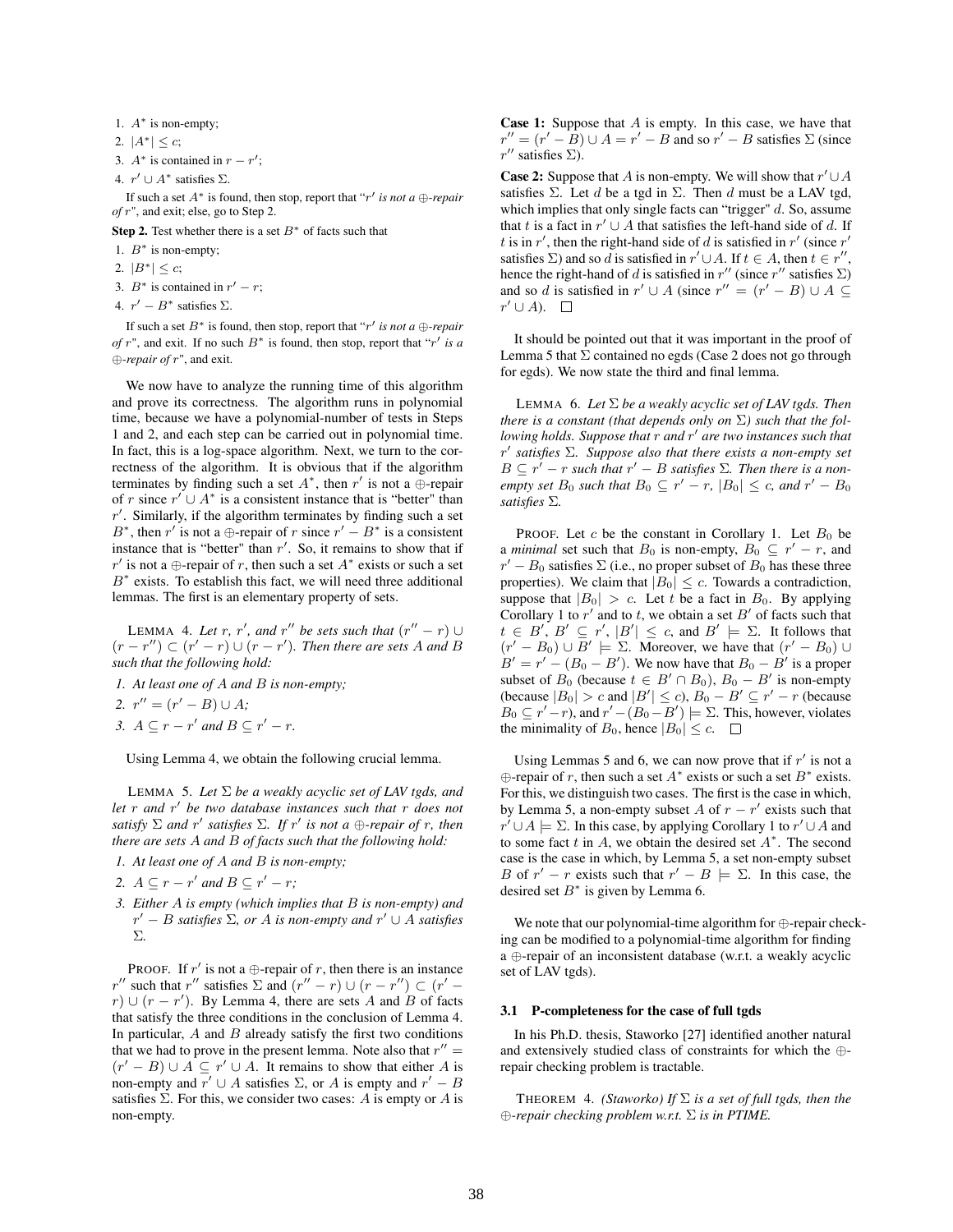Our second result in this section asserts that there is a set of full tgds for which the subset-repair checking problem is PTIME-complete (consequently, the ⊕-repair checking problem is PTIME-complete as well).

THEOREM 5. *There is a set* Σ *of full tgds such that the subset-repair checking problem w.r.t.* Σ *is PTIME-complete.*

PROOF. *(Sketch)* By Theorem 4, for every finite set of full tgds, the subset-repair checking problem is in PTIME. We will establish PTIME-hardness via a log-space reduction from HORN 3-SAT, which is the following decision problem: given a Horn formula  $\varphi$  with at most three literals per clause, is  $\varphi$  satisfiable? (It is well known that HORN 3-SAT is PTIME-complete; see [18].)

We consider a database schema consisting of four unary relation symbols  $A, U, M, F$ , and two ternary relation symbols P and N. Let  $\Sigma$  be the set of the following four full tgds:

$$
A(w) \wedge U(x) \rightarrow M(x)
$$
  
\n
$$
A(w) \wedge P(x, y, z) \wedge M(x) \wedge M(y) \rightarrow M(z)
$$
  
\n
$$
(w) \wedge N(x, y, z) \wedge M(x) \wedge M(y) \wedge M(z) \rightarrow F(w)
$$
  
\n
$$
M(w) \rightarrow A(w).
$$

In the full version of this paper, we show that, given a Horn formula  $\varphi$  with at most three literals per clause, we can construct in log-space two database instances r and r' such that  $\varphi$ is satisfiable if and only if  $r'$  is not a subset-repair of  $r$ .

It follows that, unless  $PTIME = LOGSPACE$ , the subsetrepair checking problem for sets of full tgds is not in LOGSPACE. Thus, in a precise complexity-theoretic sense, the subset-repair checking problem for sets of full tgds is harder than the subsetrepair checking problem for sets of denial constraints or for sets that are the union of a weakly acyclic set of LAV tgds with a set of egds.

### 4. Intractable Repair Checking

### 4.1 Subset-repair checking and ⊕-repair checking

Chomicki and Marcinkowski [10, Theorem 4.4] obtained the following intractability result.

THEOREM 6. *(Chomicki and Marcinkowski) There is a set* Σ *consisting of one inclusion dependency and one functional dependency such that the subset-repair checking problem w.r.t.* Σ *is coNP-complete.*

The inclusion dependency in the proof of Theorem 6 is

$$
R(x_1, x_2, x_3, x_4) \rightarrow \exists y_1, y_2, y_3 R(y_1, y_2, x_4, y_3).
$$

This inclusion dependency is cyclic; as a matter of fact, it is not even weakly acyclic, since its position graph contains a selfloop with a special edge in position  $(R, 4)$ . By Theorem 2, if  $\Sigma$  is the union of a weakly acyclic set of LAV tgds and a set of egds, then the subset-repair checking problem w.r.t.  $\Sigma$  is in PTIME. Our first intractability result reveals that the hypothesis in Theorem 2 that all tgds are LAV is of the essence.

THEOREM 7. *There is a weakly acyclic set* Σ *of tgds such that the subset-repair problem w.r.t.* Σ *is coNP-complete. Consequently, also the* ⊕*-repair checking problem w.r.t.* Σ *is coNPcomplete.*

PROOF. *(Sketch)* For every finite set of tgds, the subsetrepair checking problem is in coNP by Corollary 2 and Proposition 4. We will show that there is a weakly acyclic set of tgds for which this problem is coNP-hard via a reduction from POSITIVE-1-IN-3-SAT. Recall that POSITIVE 1-IN-3-SAT is the following decision problem: given a Boolean formula  $\varphi$  in conjunctive normal form and such that each clause is a disjunction  $(x \vee y \vee z)$  of three positive literals, is there a truth assignment that makes true exactly one variable in every clause?

Let  $\Sigma$  be the set consisting of the (non-LAV) acyclic tgd

$$
A(s) \wedge P(x, y, z) \rightarrow \exists u, v, w(T(x, u) \wedge T(y, v) \wedge T(z, w) \wedge S(u, v, w))
$$

and the following two full tgds:

$$
T(x, u) \wedge T(x, u') \wedge D(u, u') \rightarrow S(u, u, u)
$$
  

$$
T(x, u) \rightarrow A(u).
$$

Note that  $\Sigma$  is a weakly acyclic set of tgds; indeed, the only special edges in the dependency graph of  $\Sigma$  are from the positions of  $P$  to the positions of  $T$ , and no position in  $P$  has an incoming edge. In the full version of this paper, we show that, given an instance  $\varphi$  of POSITIVE 1-IN-3 SAT with *n* variables, we can construct in polynomial time two database instances  $r$ and  $r'$  such that here is a truth assignment s that makes true exactly one variable in each clause of  $\varphi$  if and only if r' is not a subset-repair of r.  $\square$ 

By Theorem 3, if  $\Sigma$  is a weakly acyclic set of LAV tgds, then the  $\oplus$ -repair checking problem w.r.t.  $\Sigma$  is in PTIME. Our second intractability result reveals that the absence of egds from  $\Sigma$  is of the essence. It is proved via a reduction from POSITIVE-1-IN-3-SAT, which is given in the full version of this paper.

THEOREM 8. *There is a weakly acyclic set*  $\Sigma_1$  *of LAV tgds and a set*  $\Sigma_2$  *of egds such that the*  $\bigoplus$ *-repair checking problem w.r.t.*  $\Sigma_1 \cup \Sigma_2$  *is coNP-complete.* 

Combined with the tractability results in Section 3, Theorems 7 and 8 yield a fairly complete characterization of the computational complexity of the subset-repair problem and the ⊕-repair checking problem for the various classes of constraints considered here. In fact, as depicted in Table 1, the only question that remains open is whether there is a set  $\Sigma$  that is the union of an acyclic set of inclusion dependencies and a set of egds such that the  $\oplus$ -repair checking problem w.r.t.  $\Sigma$  is coNPcomplete.

#### 4.2 Cardinality-based repair checking

The following result is implicit in [22]; actually, it follows from Lemma 4 in [22].

THEOREM 9. *(Lopatenko and Bertossi) There is a denial constraint*  $\varphi$  *such that the C-repair checking problem w.r.t.*  $\varphi$ *is coNP-complete.*

Theorem 9 tells that, for denial constraints, the coNP-upper bound in Proposition 4 is optimal. It should be pointed out that the denial constraint used to prove Theorem 9 involves no comparison atoms, i.e., it is an first-order formula of the form  $\forall x \neg \alpha(x)$ , where  $\alpha(x)$  is a conjunction of relational atoms. Furthermore, the proof is via a reduction from the following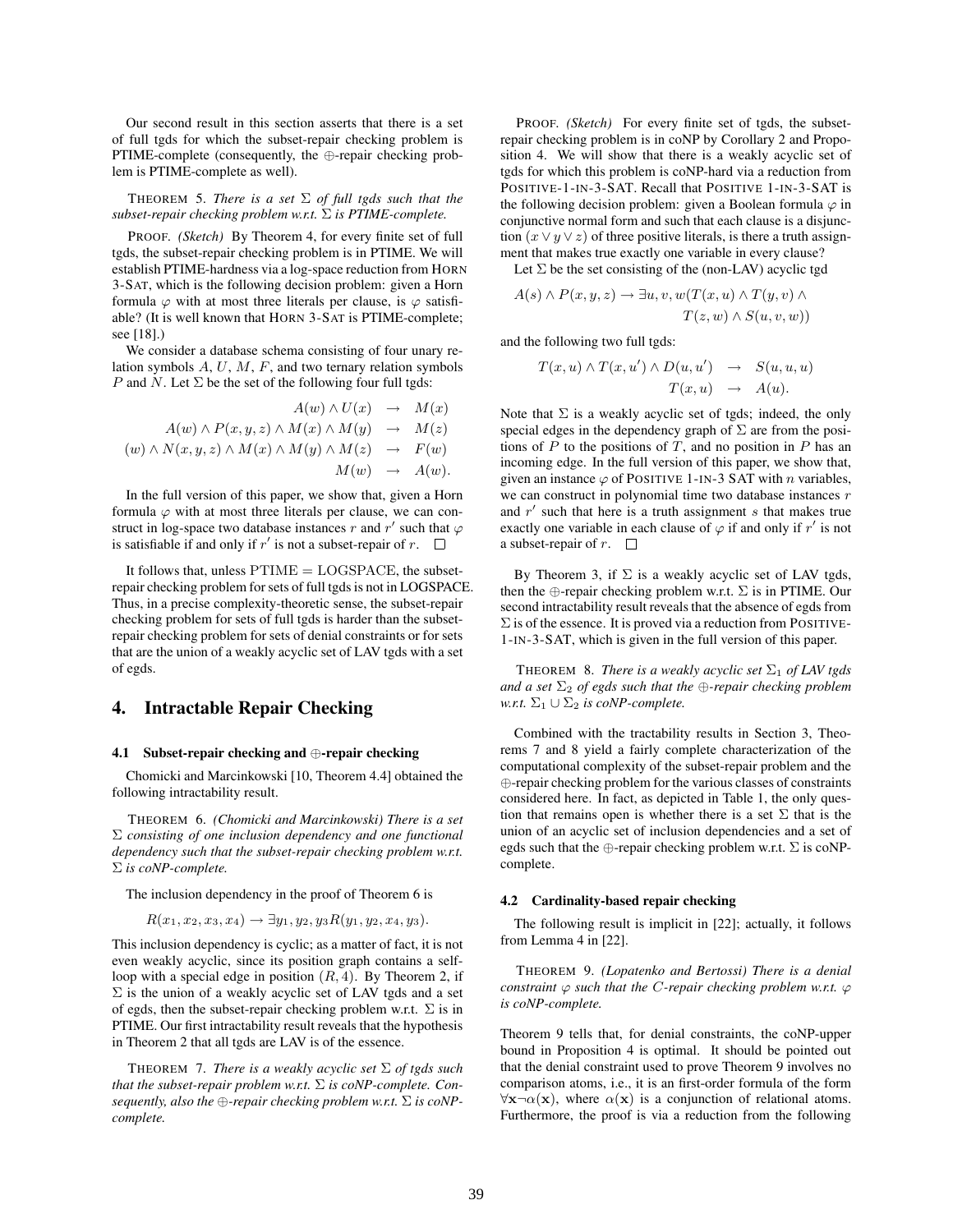variant of the MAXIMUM INDEPENDENT SET problem: given a graph  $G = (V, E)$  and a subset V' of the set V of the nodes of  $G$ , is  $V'$  an independent set of maximum cardinality in  $G$ ?

We now adapt the main idea in the proof of Theorem 9 to show that the C-repair checking problem can be coNP-hard for full tgds. It is proved via a reduction from MAX CLIQUE.

THEOREM 10. *There is a full tgd*  $\varphi$  *such that the C-repair checking problem w.r.t.*  $\varphi$  *is coNP-complete.* 

PROOF. *(Sketch)* For every finite set of tgds, the C-repair checking problem is in coNP by Proposition 4. We will show that there is a full tgd for which this problem is coNP-hard via a reduction from the following variant of the MAXIMUM CLIQUE problem: given a graph  $G = (V, E)$  and a subset V' of the set V of the nodes of  $V$ , is  $V'$  a clique of maximum cardinality in G?

We consider a relational vocabulary consisting of two unary relation symbol  $A$  and  $N$ , and a ternary relation symbol  $F$ . Let  $\varphi$  be the following full tgd:

$$
\forall x, y, w(A(x) \land A(y) \land N(w) \rightarrow F(x, y, w)).
$$

Suppose that we are given a graph  $G = (V, E)$  and a subset  $V'$ of  $\hat{V}$ , and we wish to determine whether or not  $V'$  is a clique of maximum cardinality in G. Without loss of generality, we may also assume that  $V$  is not a clique, but  $V'$  is a clique. In the full version of this paper, we show that we can construct in polynomial time two database instances r and r' such that  $V'$ is a clique of maximum cardinality in  $G$  if and only if  $r'$  is a C-repair of  $r$ .  $\Box$ 

Our next result shows a dramatic difference in the complexity between the subset-repair checking problem and the C-repair checking problem for acyclic sets of inclusion dependencies and functional dependencies.

THEOREM 11. *There is an acyclic set* Σ *of inclusion dependencies and a functional dependency* d *such that the* C*-repair checking problem w.r.t.*  $\Sigma \cup \{d\}$  *is coNP-complete.* 

Theorem 11 is established via a delicate reduction from CU-BIC POSITIVE-IN-3-SAT, which is the restriction of POSITIVE-IN-3-SAT to positive 3CNF-formulas in which every variable occurs exactly three times; this problem was shown to be NPcomplete in [24].

Our final result shows that the CC-repair checking problem can be coNP-hard for all classes of constraints considered here.

THEOREM 12. *The following statements are true.*

- *1. There is denial constraint* χ *such that the* CC*-repair checking problem w.r.t.* χ *is coNP-complete.*
- *2. There is a full tgd* θ *such that the* CC*-repair problem w.r.t.* θ *is coNP-complete.*
- *3. There is a LAV acyclic tgd* ψ *such that the* CC*-repair checking problem w.r.t.* ψ *is coNP-complete.*
- *4. There is an acyclic set* Ψ *of inclusion dependencies such that the* CC*-repair problem w.r.t.* Ψ *is coNP-complete.*

PROOF. *(Sketch)* For every finite set of tgds, the CC-repair checking problem is in coNP by Proposition 4. The coNPhardness for denial constraints is proved via a reduction from MAXIMUM INDEPENDENT SET using the denial constraint

$$
\forall x, y (\neg A(x) \lor \neg A(y) \lor \neg F(x, y)).
$$

The coNP-hardness for full tgds is proved via a reduction from MAXIMUM CLIQUE using the full tgd

$$
\forall x, y (A(x) \land A(y) \to F(x, y)).
$$

The last two coNP-hardness results are proved via suitable reductions from POSITIVE-1-IN-3-SAT. First, let  $\psi$  be the following LAV acyclic tgd:

$$
\forall x, y, z, u, v, w(P(x, y, z) \rightarrow
$$
  

$$
\exists u, v, w(T(x, u) \land T(y, v) \land T(z, w) \land S(u, v, w))).
$$

Finally, let  $\Psi$  be the set consisting of the following five inclusion dependencies (clearly,  $\Psi$  is an acyclic set):

$$
P(x, y, z) \rightarrow \exists u, v, wQ(x, y, z, u, v, w),
$$
  
\n
$$
Q(x, y, z, u, v, w) \rightarrow S(u, v, w)
$$
  
\n
$$
Q(x, y, z, u, v, w) \rightarrow T(x, u),
$$
  
\n
$$
Q(x, y, z, u, v, w) \rightarrow T(y, v),
$$
  
\n
$$
Q(x, y, z, u, v, w) \rightarrow T(z, w).
$$

In the full version of this paper, we show that the complement of POSITIVE-1-IN-3-SAT can be reduced in polynomial time to both the CC-repair checking problem w.r.t. to  $\psi$  and the CCrepair checking problem w.r.t. Ψ.

### 5. Concluding Remarks

In this paper, we carried out a systematic investigation of the repair-checking problem for several different types of repairs and for various classes of integrity constraint encountered in database design, data integration, and data exchange. On the side of tractability, we gave a polynomial-time algorithm for the subset-repair checking problem w.r.t. every set of constraints that is the union of a weakly acyclic set of LAV tgds and a set of egds. This result significantly extends earlier tractability results for acyclic sets of inclusion dependencies and functional dependencies. We also gave a polynomial-time algorithm for the ⊕-repair checking problem w.r.t. a weakly acyclic set of LAV tgds. These two tractability results turn out to be optimal because we found a weakly acyclic set of non-LAV tgds for which the subset-repair checking problem is coNP-complete. Furthermore, we found a set that is the union of a weakly acyclic set of LAV tgds with a set of egds for which the ⊕-repair checking problem is coNP-complete.

We also studied the repair-checking problem for cardinalitybased repairs. In addition to considering  $C$ -repairs which minimize the cardinality of the symmetric difference, we introduced and studied CC-repairs, a new type of cardinality-based repairs that have a Pareto optimality character. In general, C-repairs are stricter than CC-repairs, and CC-repairs are stricter than  $\oplus$ -repairs. We showed that both the *C*-repair checking problem and the CC-repair checking problem are intractable w.r.t. classes of integrity constraints for which the subset repair problem or the ⊕-repair problem are tractable. Thus, our results reveal that testing that a consistent instance repairs a database by minimizing the number of insertions and deletions is generally harder than testing that it is a subset-repair or a ⊕-repair.

The work reported here suggests several different research directions. On the side of theory, the definitive result in the study of the repair-checking problem would be a *dichotomy theorem* to the effect that, for every set  $\Sigma$  of tgds and egds and for every type  $T$  of repairs, either the  $T$ -repair checking problem